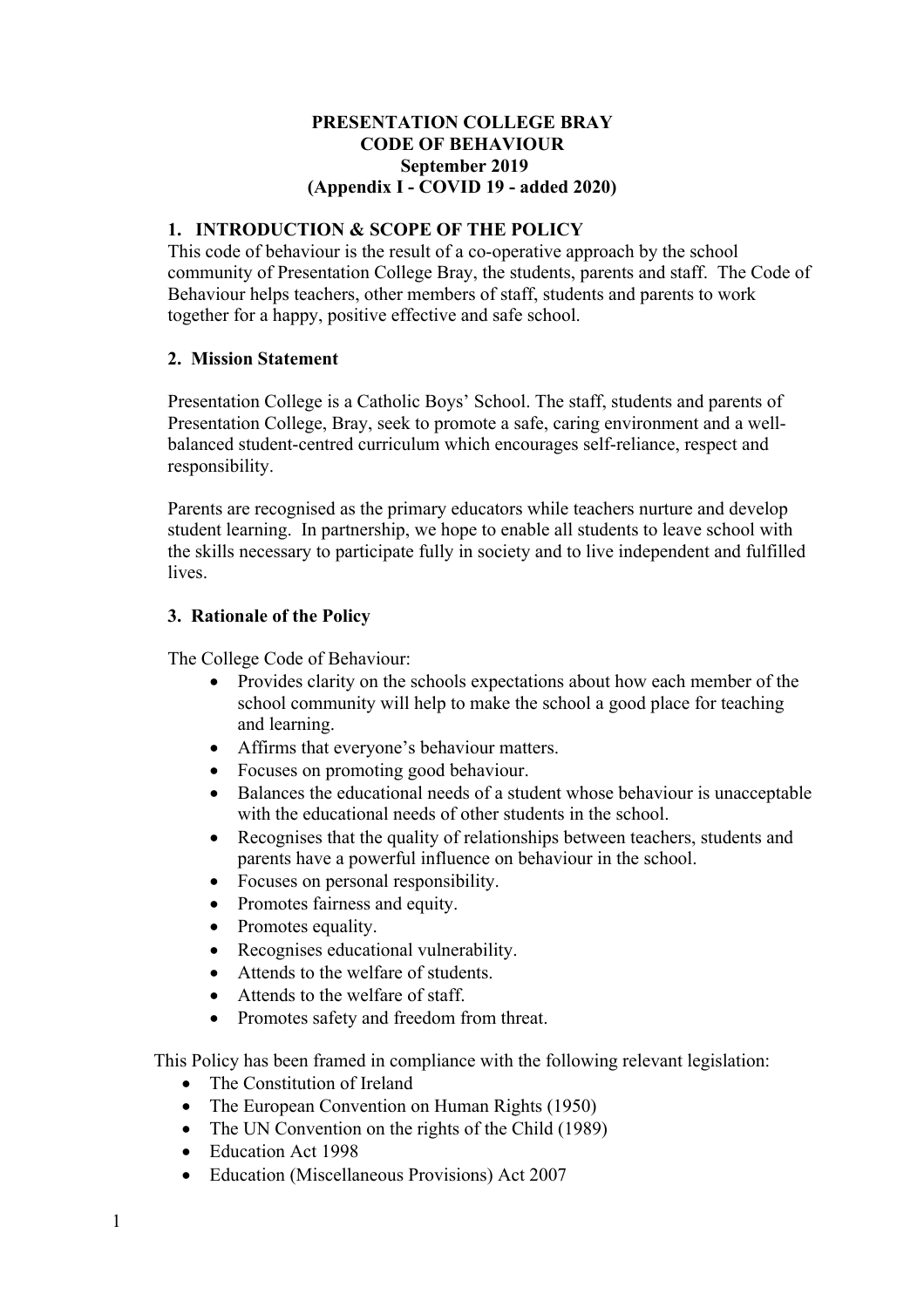- Education (Welfare) Act 2000
- Equal Status Legislation
- Ombudsman for Children Act 2002
- Education of Persons with Special Needs Act 2004
- Non-fatal offences against the person Act 1997
- Health and Safety Legislation
- Data Protection Act, 1988
- Data Protection (Amendment) Act 2003
- Age of Majority Act 1985

## **4. Aims of the policy**

- **a.** To enable each student to work to the best of his ability and to allow teachers to teach in an atmosphere of order and attention, the College Authorities insist that each student:
	- **i.** Shows courtesy, consideration and good manners to all in the College.
	- **ii.** Attends class regularly and punctually.
	- **iii.** Has all necessary books and materials for classes.
	- **iv.** Records and completes homework to the satisfaction of his teachers.
	- **v.** Strives for excellence.
	- **vi.** Shows respect for College property and the property of others.

The College Authorities will strive:

- i. To foster an atmosphere which promotes self-esteem, honesty, justice and respect for others.
- ii. To encourage students to develop a respect and tolerance for other ways of life and different opinions.

Students of Presentation College, Bray, are expected to observe the College Code of Behaviour at all times while on school property, while travelling to and from school and while attending any school activity including school tours, sporting and cultural events.

## **5. Regular Attendance**

Students are expected to attend school regularly and to attend all classes. Good attendance helps students to achieve academic goals and to benefit from all the activities that the College provides. Students must register first class each morning, in their subject classroom. If a student is late for first class, they must register at the reception office hatch. Failure to register attendance will result in an official school detention.

## **Students in 1st & 2nd year are not permitted to leave the College grounds during lunch time.**

Any student who needs to leave school during the school day, must sign out in the Secretary's office. To do this he must have a note of explanation from a parent/guardian on the day he wishes to leave early. This note should be in his school journal. If he is returning later, he must sign in again at reception. Failure to sign out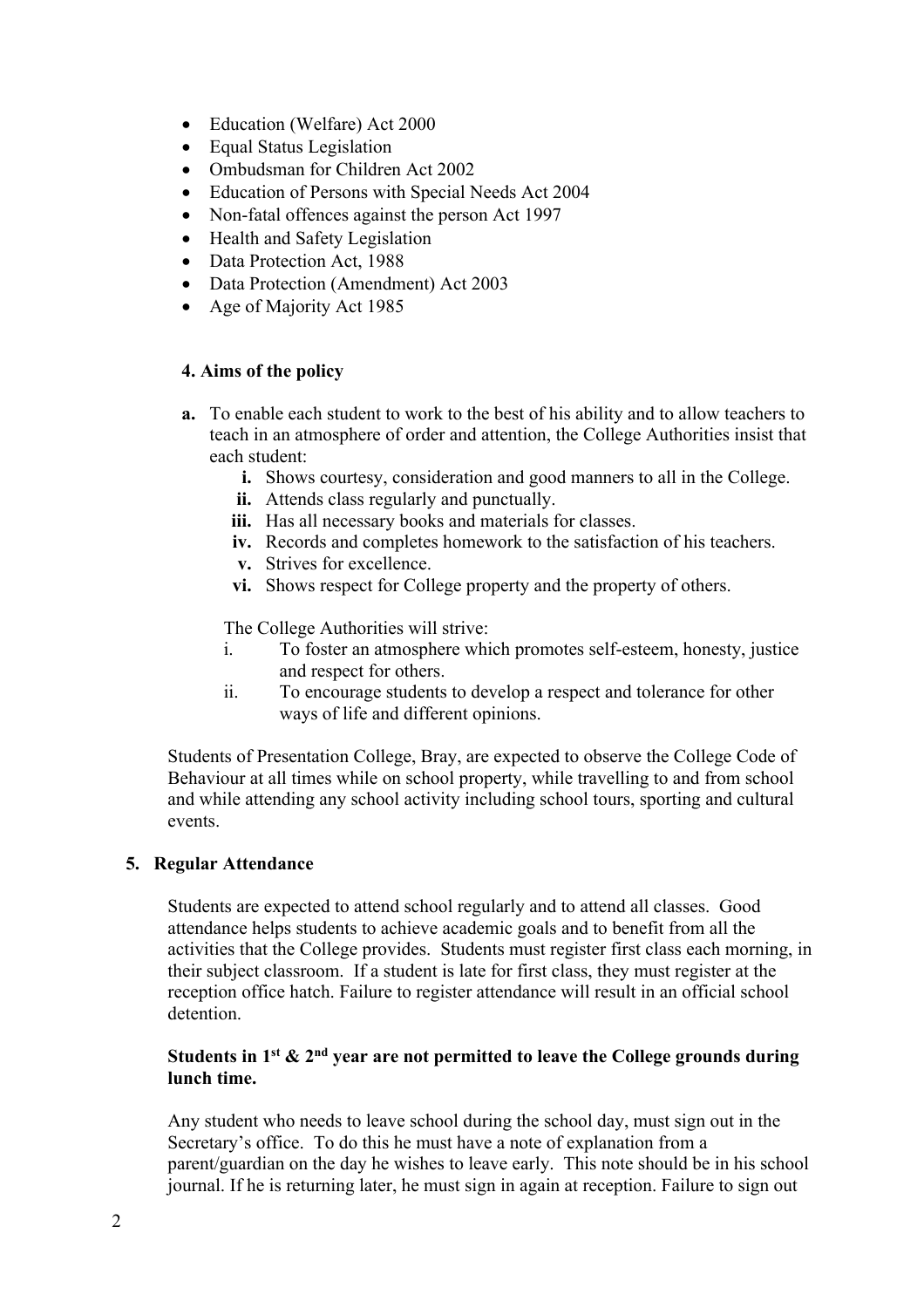if leaving school before the official school day will result in an official school detention. (See Appendix 1 for procedures relating to notification of a student's absence from school).

No student is allowed to leave the school for any period of time without permission. Leaving the school, for any length of time, without permission is considered to be a serious breach of the Code of Behaviour and may result in suspension.

If a student feels ill during the school day it is essential that contact with home is made through the school office. *Under no circumstances should the student contact home by mobile phone or text*. By reporting to the office, it ensures that we are aware when a student in our care is ill.

### **6. Punctuality**

Students are expected to be on time for school and for each class. Late arrival to class inconveniences both teachers and students.

- **If a student is late for school in the morning or after lunch, he must register at the office hatch**. He must then get the necessary books etc. from his locker and proceed to class. He should knock on the door of the classroom and enter quietly. He should show the class teacher that he has a late stamp in his journal.
- If a student is late after after period one, he must sign in at the Secretary's office, otherwise he will be marked absent and parents will be notified.
- **Failure to sign in will result in an official school detention.**
- Every student is allowed one late per term. Any subsequent lates will result in an official school detention**.**
- **Students are expected to be on time for every class period**. Failure to do so will result in a late entry being made on the roll for that class period.
- If a student has a note from their parent/guardian explaining their late arrival, the detention sanction will not normally apply. However a continuous pattern of late arrivals will result in the matter being investigated and sanctions may apply at the discretion of the school authorities.
- An amnesty may apply in the event of major traffic problems on any particular morning.

## **7. Work Habits**

Good work habits are essential for the successful development of students. They are very beneficial to students after they leave secondary school.

Students are expected to be prepared for, and to work in each class. It is the student's responsibility to have all necessary text books and class materials with them. Students should make every effort to complete class work and homework on time and be prepared and present for all tests and examinations.

## **8. Lockers**

Each student is responsible for his own property which should be stored carefully in his locker. The lockers are the property of the school and are leased to students on the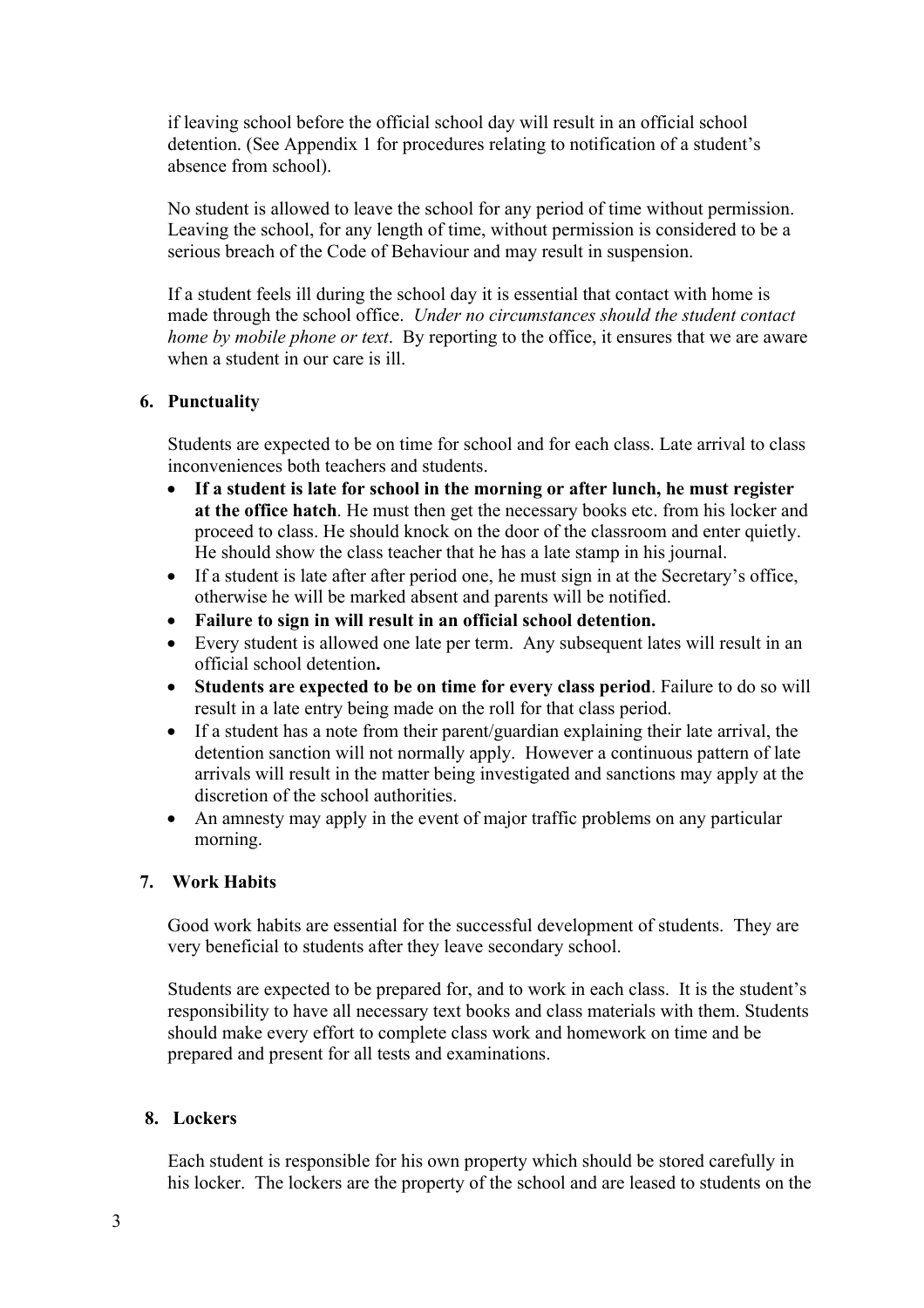understanding that they will be used properly and available for inspection at any time, by the school authorities. Students are required to keep their lockers and locker area clean and tidy. Items should never be placed in front of lockers.

All locks must be purchased from the school office. No other type of lock may be used. It is the responsibility of the student to keep his locker locked.

Students may only access their lockers at the permitted times – before school, at small break, at the beginning and end of lunchtime and directly after school. Using lockers at other times causes disruption to the classes in the vicinity.

#### **9. The School Journal**

The School Journal is an essential component in communication between parents and the school and in developing the students' organisational skills. Students in 1st, 2nd and 3rd years must have their journal signed weekly. All students and parents must sign the College Code of Behaviour at the start of the journal.

Students are required to have their journal with them for all classes. The journal remains the property of the College at all times.

Students are expected to treat their journal with care and respect. Students must not interfere with, deface or remove material from either their own journal or that of another student.

Any student who does not have his journal in his possession in class may incur a Friday detention. Students who do not have their journal in school with them must inform the Deputy Principal before 8.55am. They will then be issued with a note to cover them for that day and with notice of their detention where applicable.

If a student loses his journal, a replacement will be provided on payment of a fine of  $\epsilon$ 10. The loss of the journal will lead to a full review of the student's progress by the Class Tutor and/or Year Head.

#### **10. Health & Safety**

The College is committed to providing a safe and supportive environment for all students and staff. The deliberate causing of distress, whether mental or physical, to another individual is always unacceptable. Students are expected to show concern for the personal safety of themselves and others at all times.

Students should not engage in any activities where others may be adversely affected. This includes play or 'mess' fighting, running inside the school building or engaging in conduct potentially harmful to themselves or others.

Entrance to the College grounds is through the official entrances only. Entry or exit by any other route will be treated as a serious offence.

Students may park in the school grounds (subject to available space) once they have a **full driving licence** and have registered their vehicle details and a copy of their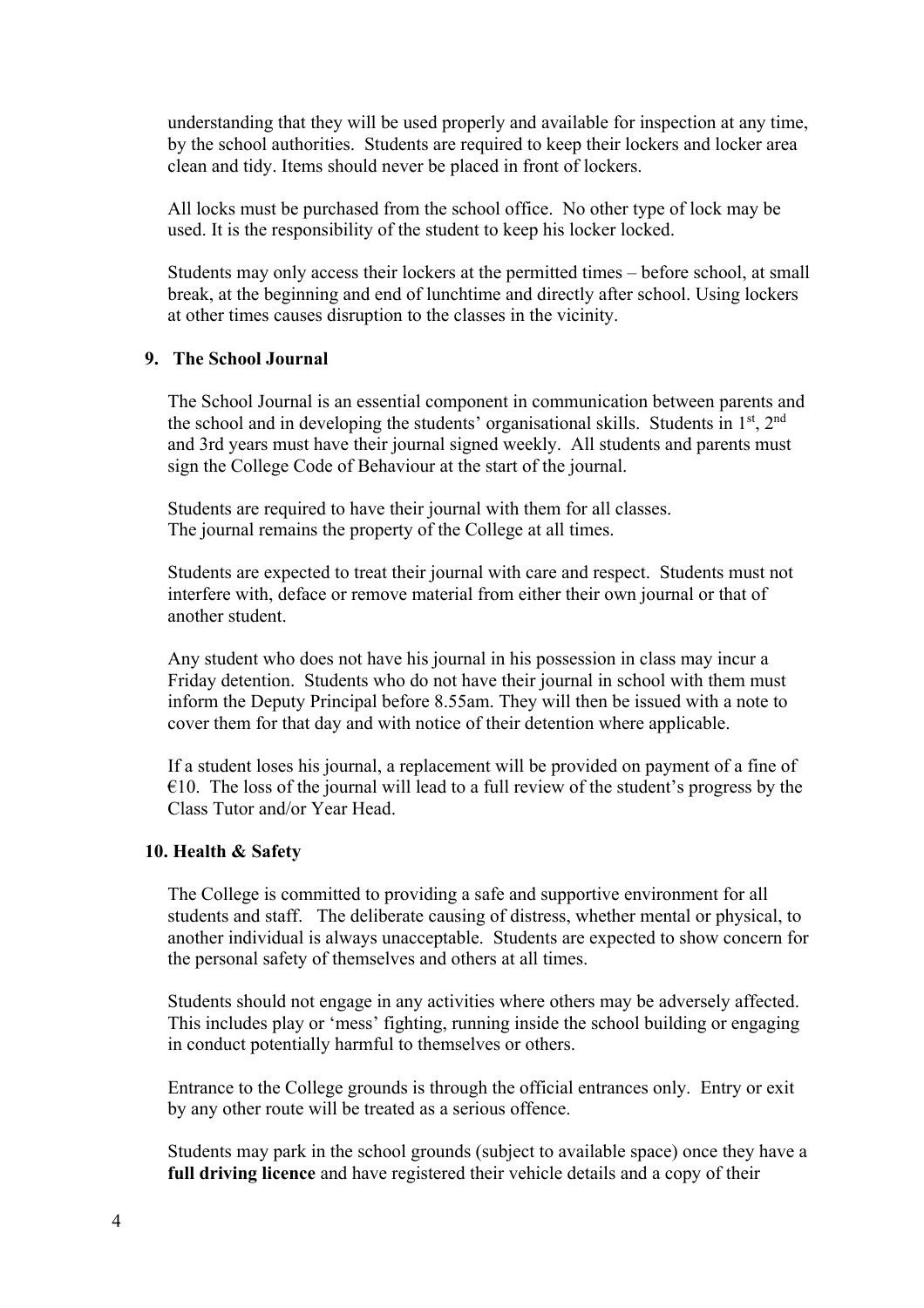licence with the Deputy Principal. It is against the law for learner drivers to drive a vehicle unless accompanied by a person who has been in possession of a full licence for at least two years. Therefore, students with a Learner Permit licence are not allowed to drive on school grounds unless accompanied by an suitably experienced, fully qualified driver.

Students must park in the designated parking spaces. Any form of dangerous driving, speeding, etc. will result in permission to park in school grounds being withdrawn. Vehicles are parked at the owner's risk.

Students who drive to school and who are late will forego their parking space after two lates. Students (drivers) who skip class and leave the school grounds during school hours will forego their parking space with immediate effect.

Students cycling to school should wear a helmet. Cycling within the school grounds is not permitted except as part of a journey to and from school. Similarly, on the ground of public safety, skateboards are not allowed in the school grounds at any time.

#### **11. Respect for Staff**

Students are expected to be courteous and respectful to all staff. Staff includes office staff, caretakers and other support staff. Respect for authority is necessary for the proper functioning of the College.

#### **12. Smoking and Vaping**

Students are not permitted to smoke or vape (e-cigarettes) on the College grounds and property or in the school environs. Smoking in the workplace is illegal. From a health point of view, we strongly advise that students do not smoke or vape.

#### **Sanctions:**

1<sup>st</sup> Offence: Official school detention and phone call to parents. 2<sup>nd</sup> Offence: Suspension for a day from school and phone call to parents.

#### **13. Alcohol and Drugs**

Students must not attend school under the influence of or in possession of alcohol or prohibited drugs. Students must not possess or traffic in alcohol or prohibited drugs while in the care of the College. Any involvement with illegal substances is a breach of the College Substance Use Policy and will result in suspension. The matter will be referred to the Board of Management where the question of exclusion will be considered.

Habitual alcohol or prohibited drug use is very detrimental to health and academic achievement. Possession and trafficking in illegal drugs is against the law.

#### **14. Academic Honesty**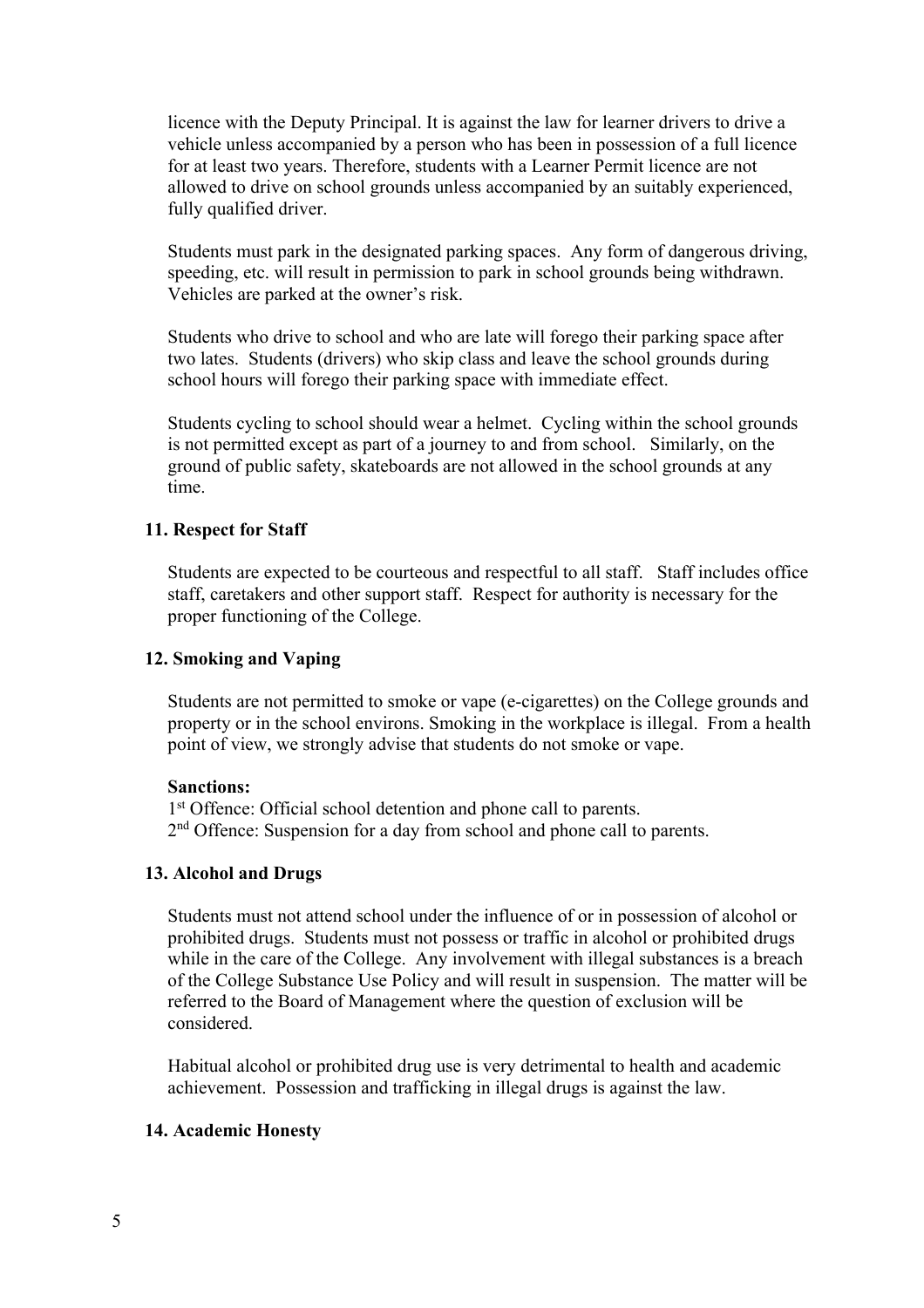Students are expected to submit work that represents their own efforts. In the case of practical components of State Examinations, the work should be original. Honest effort coupled with independent thinking will be very beneficial to the educational advancement of students.

## **15. Computer Honesty**

The school's information and communications technology resources are provided for educational and academic research purposes. These resources are provided as an educational tool, the purpose of which is to enhance teaching and learning. Students must respect and protect the privacy of themselves and others.

The safety of each member of the school community is a prime concern. Access to ICT resources is allowed only under the direct supervision or direction of a teacher. (See Acceptable Use Policy).

Any student using ICT for the purpose of bullying a fellow student, insulting or defaming a teacher or any other member of staff associated with the school, or any other violation of the rules of this policy, may result in disciplinary action, including in extreme cases, suspension or expulsion.

Students are not permitted to connect privately owned devices to any school network.

The College has a responsibility to the School Community to ensure that the schools information and communications technology resources are used for teaching and learning and that students do not misuse electronic mail, or have access to internet sites that violate any aspect of this code.

**Students should check their computer at the beginning of class and report any problems to teacher.**

**Students must not visit web sites other than those assigned by the class teacher.**

**Before leaving any Computer Room, students must log off and shut down their computer properly.**

## **16. Mobile Phones & Personal Audio Equipment**

We strongly discourage students from bringing expensive, personal items to school.

- a) Where a student brings a mobile phone to school, the phone must be switched off and kept out of sight during school hours and while inside the building. It may not be used for any purpose within the school building, except with the permission of a member of staff. Phones may be used outside the school buildings, but only at break times.
- b) Parents should not text, whatsapp, or otherwise contact their son during class times. If they must contact their son, they can do so through the school office.
- c) Students found in contravention of (a) will be dealt with according to the Mobile phone policy infringement: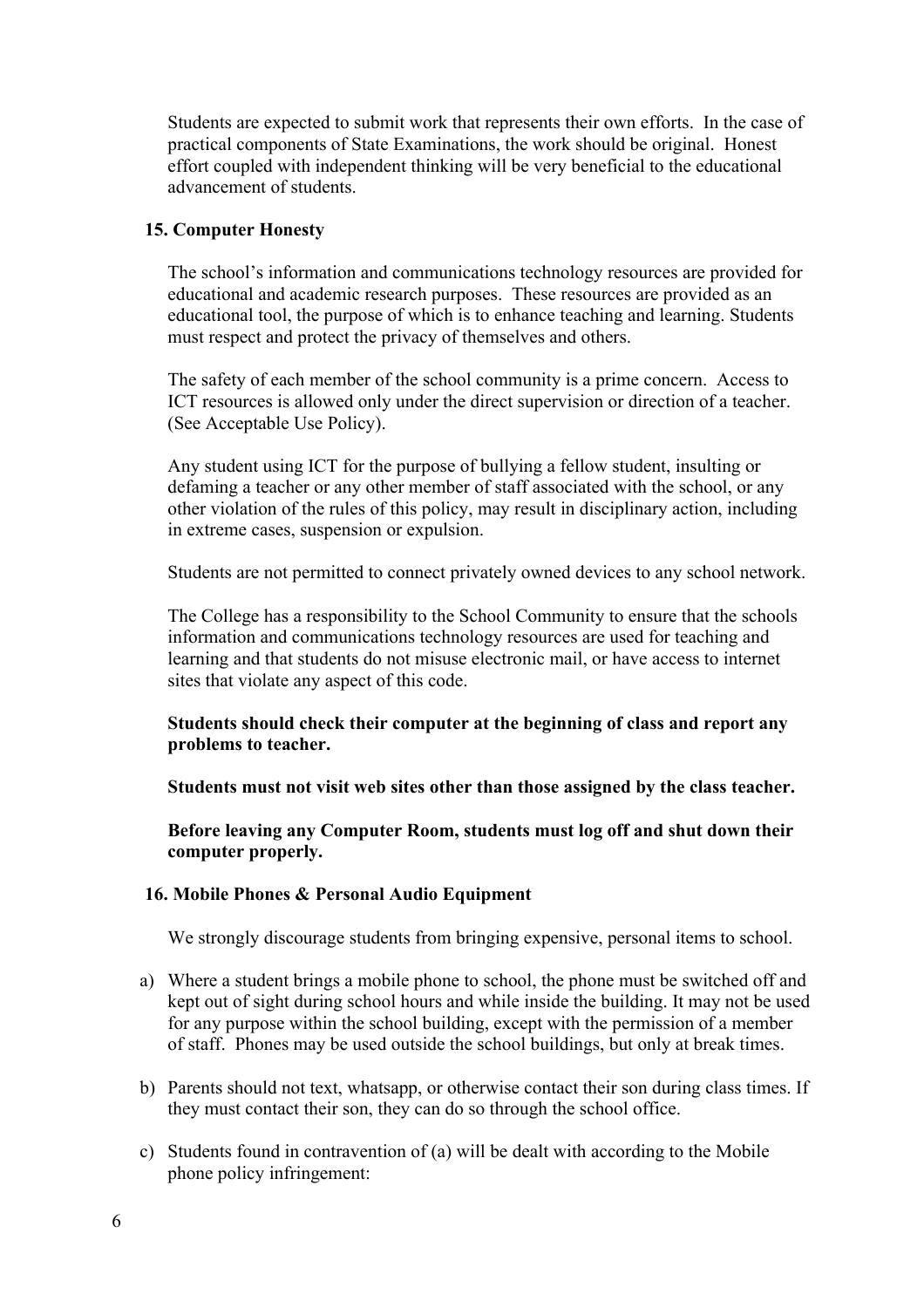First offence = a warning recorded in the appropriate section of the student's journal. Second offence = 1 hour detention Third offence  $= 2$  hour detention Fourth offence = the mobile phone (including sim card) will be confiscated for 1 week. Fifth and subsequent offences  $=$  the mobile phone (including sim card) will be confiscated for 2 weeks. All of the above will also be recorded in the student journal.

- d) No photographs can be taken or recordings, video or audio, made with mobile phones. Using phones in such a way can seriously infringe on people's rights and appropriate sanctions may be imposed. The school may refer any such incidents to the Board of Management.
- e) It should be noted that it is a criminal offence to use a mobile phone to menace, harass or offend another person. As such, the school may consider it appropriate to involve the Gardaí in such incidents.
- f) The school accepts no responsibility for replacing lost, stolen or damaged mobile phones. The safety and security of mobile phones is wholly a matter for students / parents.
- g) It is strongly advised that students mark their mobile phones with their names and use passwords to ensure that unauthorised phone calls cannot be made on their phones.
- h) It is essential that the school receives the full co-operation of parents/guardians in terms of the sanctions imposed. *We would ask parents/guardians not to make special requests to have confiscated phones or sim cards returned during any part of a period of confiscation. Students are aware of what is required in terms of usage to ensure that such a situation does not arise. Such requests completely undermine the College Policy on mobile phone usage.*

While the College accepts that it is a student's right to have a mobile phone, it is essential that rights and dignity of all the members of the school community are preserved. It is vital that phones are switched off completely in the school premises, so that teaching and learning can be carried on and proper order can be maintained.

## **17. Respect for Property**

Everyone in the school is responsible for the care of the school premises. Students and staff are encouraged to feel a sense of ownership for the school and its environment.

- Each student is responsible for his own property which should be stored carefully in his locker. The lockers are the property of the school and are leased to students on the understanding that they will be used properly and available for inspection at any time, by the school authorities. Students are required to keep their lockers and locker area clean and tidy. Items should never be placed in front of lockers.
- It is the responsibility of the student to keep his locker locked.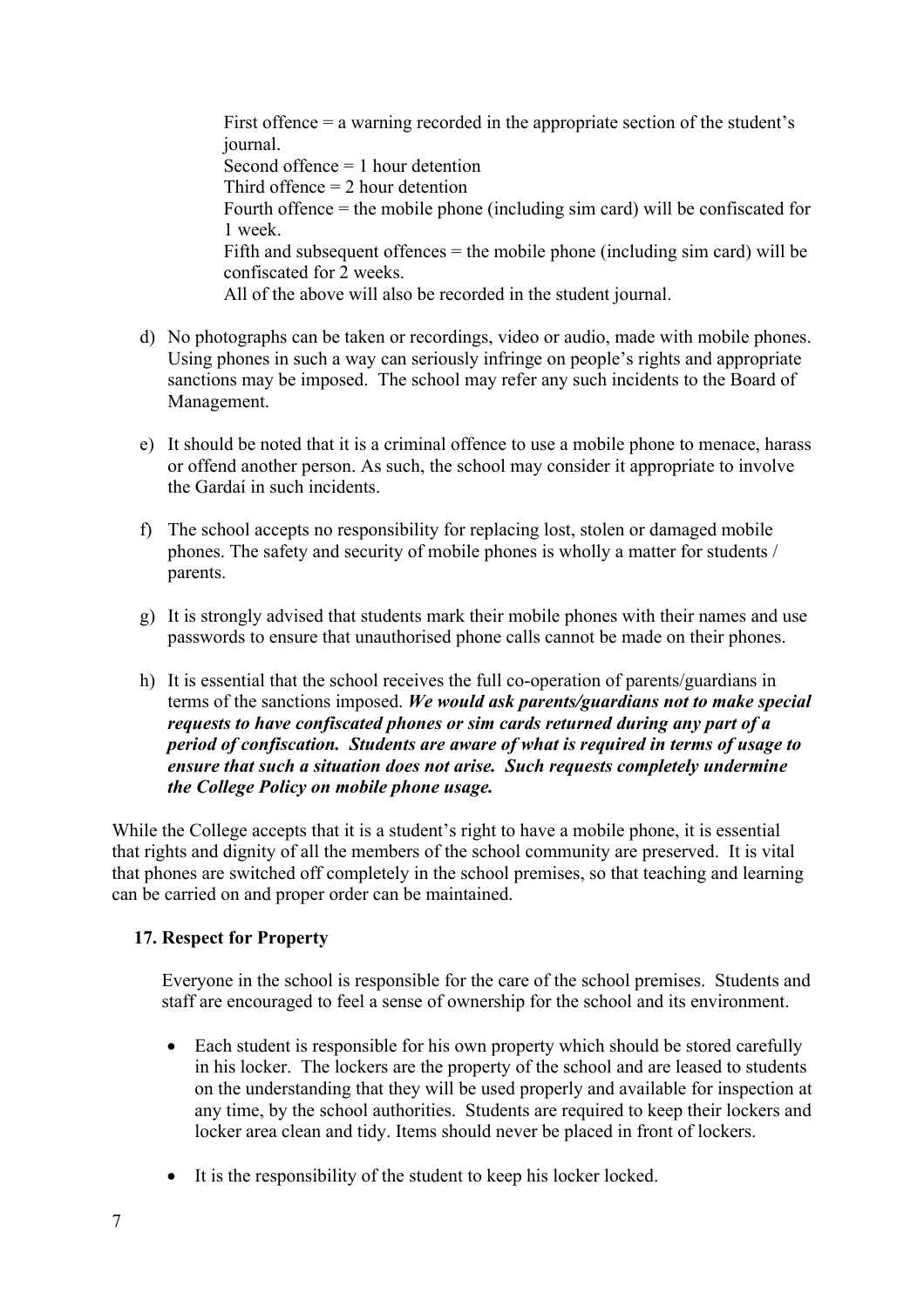- Students are advised not to bring unnecessary items of value to school.
- All belongings, including uniform items, must be clearly marked with the student's name.
- Belongings which cause an obstruction on corridors have serious implications for health and for fire safety. Causing such obstructions will be viewed as a breach of the Code of Behaviour.
- The school management is not responsible for the loss, theft of, or damage to personal belongings.
- Students are expected to treat all school property and the property of others with care and are expected to use the bins provided to dispose of litter. Littering of the school building and or school grounds is a form of vandalism and is disrespectful, unacceptable behaviour. Special care should be taken at breaktimes.
- Graffiti or other damage to property is a serious offence.
- Eating and/or drinking in classrooms, on corridors or stairwells is not allowed.
- In the case of an alleged larceny of property, it is the responsibility of the student/parent/guardian to file a report with the Gardaí.

#### **18. Uniform & Appearance**

Full school uniform is obligatory and must be worn during school hours and at school functions. (See school uniform policy). Uniforms should be clean and in good condition. No frayed hems or cuffs on trousers, jumpers or shirts.

The wearing of earrings or other facial piercings is not allowed. Hairstyles should be neat, tidy and well maintained. Any visible tattoos will not be tolerated and will be considered to be a serious breach of the College Code of Behaviour.

The College reserves the right to decide whether a particular hairstyle is acceptable or not.

The school uniform is an essential part of the College identity and is therefore considered to be very important by the College community. (See School Uniform Policy for further details).

Any student who is not in full school uniform will incur a detention and may be sent home.

#### **19. Bullying and Harassment**

All members of the School Community have the right to be treated with dignity and courtesy. Students should not engage in any activity that could be interpreted by others as harassment, intimidation or bullying, including homophobic bullying.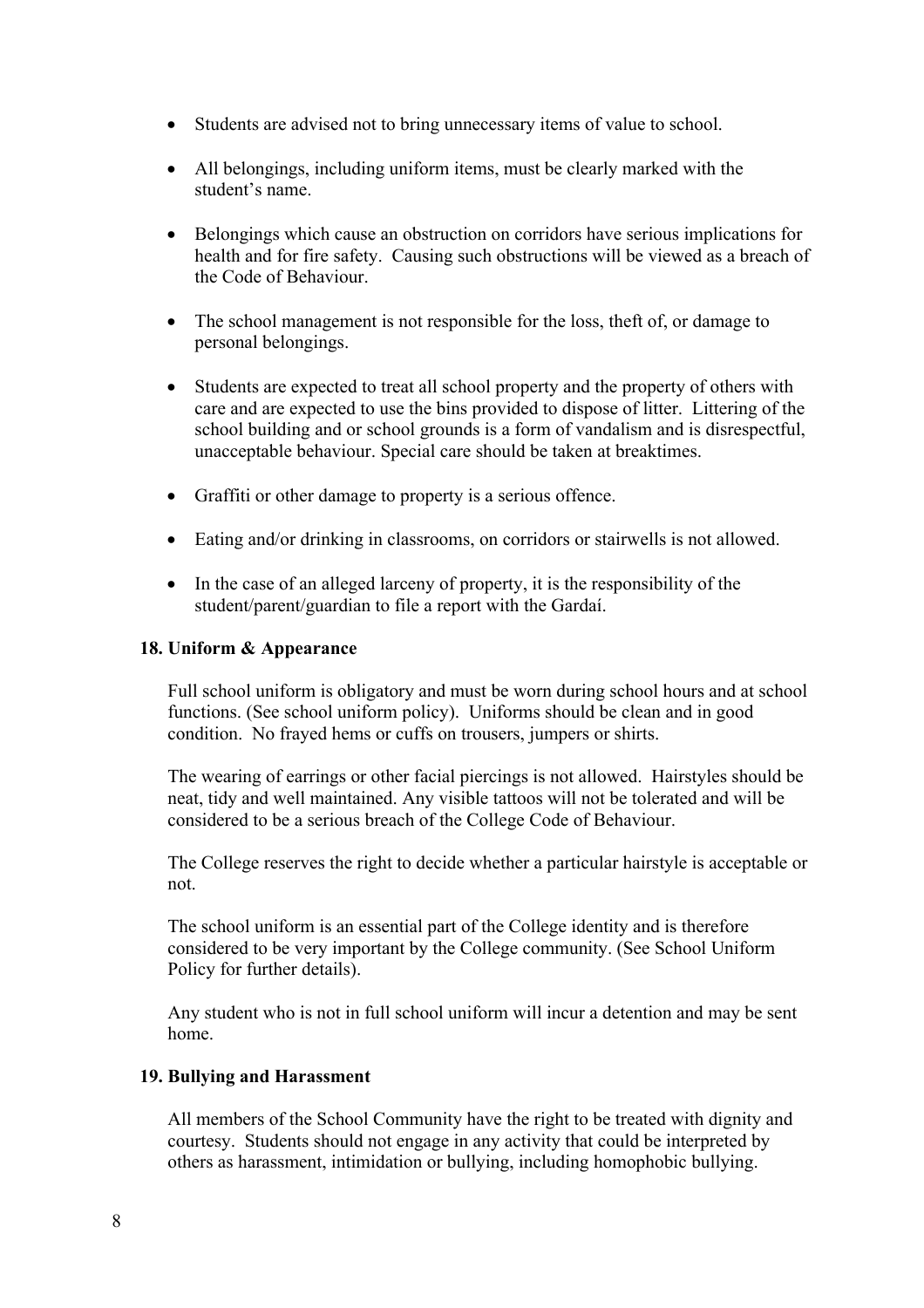Presentation College aims to provide a safe and secure environment that is conducive to learning. We seek to promote habits of mutual respect and courtesy. Conduct that is damaging to the mental and or physical well-being of any member of the school community will not be tolerated. Any form of harassment, which is any unwelcome behaviour, has no place in the College. (See Anti-Bullying Policy).

### **20. Parents**

#### **Parents should support the College authorities in upholding the Code of**

**Behaviour.** Parental support for school policy in areas such as punctuality and attendance, homework, anti-bullying, mobile phones, school uniform, school journal, behaviour, academic effort is essential.

It is also very important that parents show general respect for all members of staff/management.

**Parents/Guardians have the primary responsibility for the care and welfare of their children within sport.** Parents/Guardians should encourage their children to participate in sport for fun and enjoyment and should ensure that their child's experience of sport is a positive one. They should always remember that children play sport for their own enjoyment not that of the Parents/Guardians. Parents/Guardians will ideally work in partnership to promote good practice in children's sport and to support against, emotional, physical or sexual abuse in sporting activities.

Parents/Guardians should remember that children learn best by example. To assist in the promotion of good practice with the College **they should**:

- Be aware of relevant sports leaders and their role within the College.
- Show appreciation and respect for sports leaders and their decisions.
- Encourage their children to play by the rules.
- Behave responsibly on the side line.
- Focus on their son's efforts rather than their performance.
- Focus on the fun and participation of their son in the activity.
- Liaise with the sports leaders in relation to the times/locations of training sessions, medical conditions of their sons and any requirements for their son's safety.

#### Parents/Guardians **should not:**

- ignore or dismiss complaints or concerns expressed by a student which relate to his involvement in sport.
- ridicule or yell at a student for making a mistake or losing a game.
- put undue pressure on their son to please or perform well, including forcing a boy to participate when ill, injured or suffering from a concussion.
- take safety for granted.
- treat the College as a child-minding service.

## **21. Teachers**

The Code of Behaviour from the teachers' viewpoint aims to promote respect for students, parents, colleagues, school management, co-professionals and all in the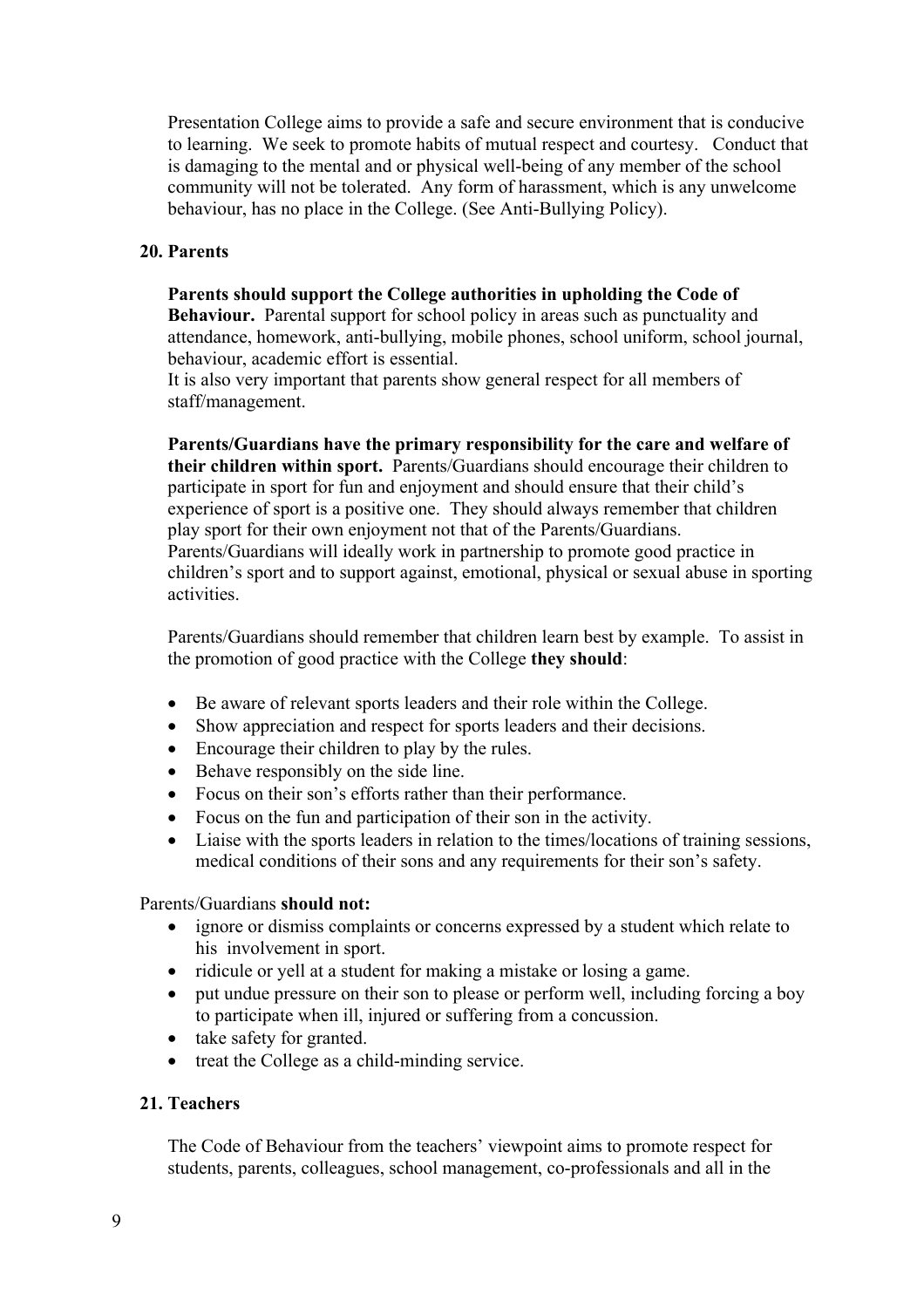school community. They should interact with them in a way that does not discriminate and that promotes equality.

Good teacher-student relationships are fundamental to engagement in the teaching/learning process. These are developed through communication which is built on mutual respect and trust.

Teachers recognize that differences in students' backgrounds and identities can shape their experience and impact on learning. They respect, value and accommodate diversity. They apply their knowledge of students; backgrounds, identities and experiences (responsibility of parents to inform school) to their teaching. Concern for the overall good and development of the class will be paramount in all cases.

Teachers appreciate that parents are the primary educators of their children. They should actively communicate and collaborate with them in the education of their children. They should exercise their professional integrity and judgement in communicating with students and parents.

### **Links to other College policies:**

- 1. Attendance and Participation
- 2. Homework
- 3. School Journal
- 4. Health & Safety
- 5. Mobile Phones
- 6. I.C.T. Acceptable Use Policy + Room Usage Rules
- 7. Uniform Policy
- 8. Anti-Bullying Policy
- 9. Admissions and Participation Policy
- 10. School Tours Policy

## **SUPPORTIVE MEASURES FOR STUDENTS**

At Presentation College Bray, good teacher-student relationships are fundamental to the development of mutual respect and trust. When dealing with incidents of misconduct, we are aware that it is the behaviour and not the person that is the problem. When students have difficulty in upholding the College Code of Behaviour we offer various measures of support. These are viewed as corrective measures.

- Correction and encouragement to change behaviour by class teacher
- Discussion with class teacher/parents.
- Referral to Class Tutor
- Referral to Year Head
- Issuing of Incident Report forms
- Referral to the Pastoral Care Team
- Referral to Board of Discipline
- Referral to Deputy Principal
- Referral to Guidance Counselor
- Referral by the College to an outside agency for assistance.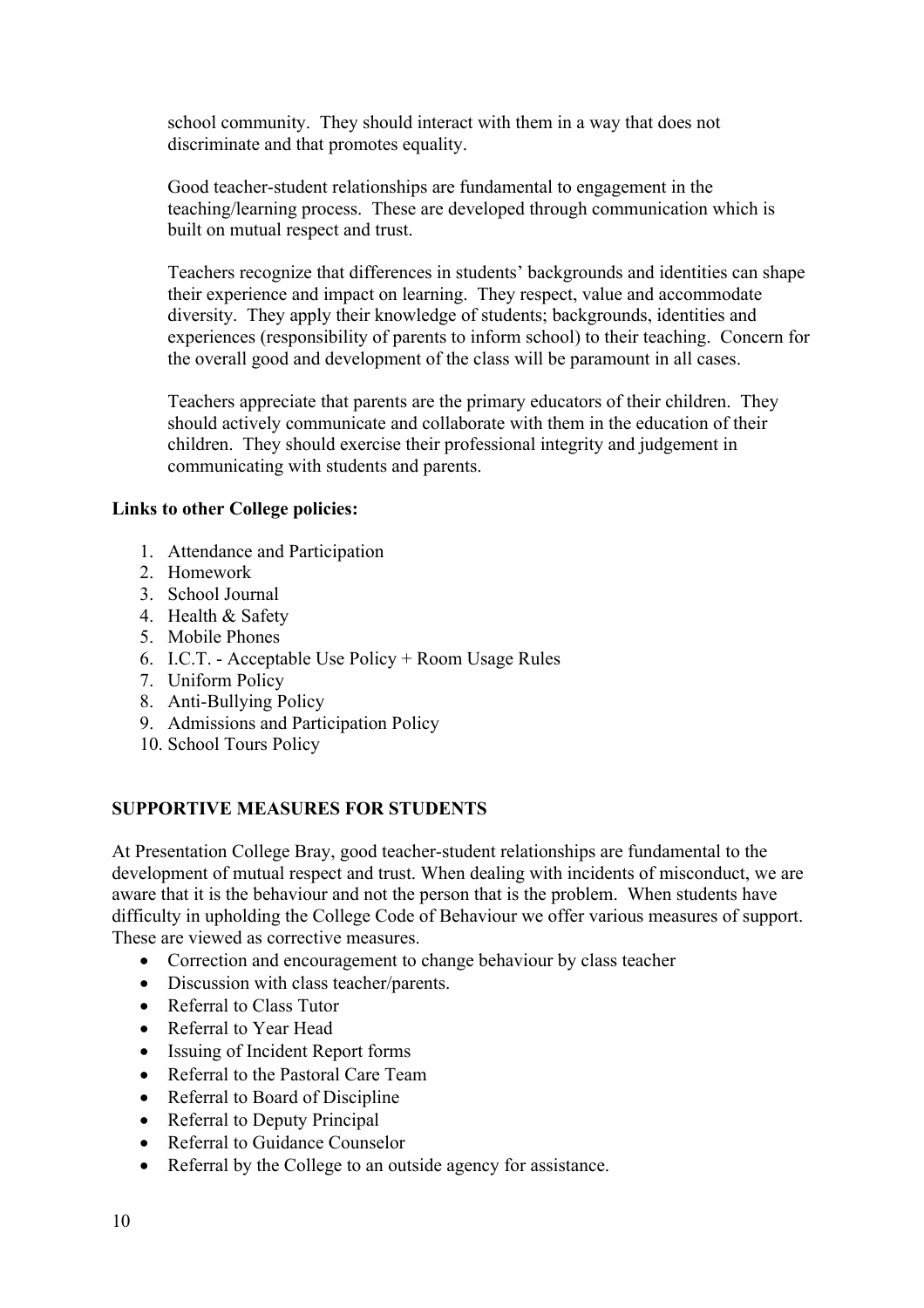# **REWARDS FOR POSITIVE BEHAVIOUR**

Our expectations of all our students are extremely high. We promote and encourage the personal growth of each student, and we believe that every student should become self-reliant and take responsibility for his own development. Rewards for positive behaviour are an integral part of our support for our students.

A student may be awarded an official commendation for many different facets of school life, i.e. schoolwork, behaviour, school spirit etc. The award of the commendation is registered in his journal. Parents/Guardians are asked to sign to acknowledge their awareness and approval of the commendation. When a student receives 6 commendation slips, the Year Head is informed. The Year Head is also informed when a student receives 12, 18 and 24 commendation slips.

An annual awards ceremony is held at the end of the school year where the various achievements of the students across the full spectrum of school life are acknowledged and rewarded.

## **REWARDS FOR POSITIVE BEHAVIOUR include:**

- 1. Praise from staff for good work, effort, behaviour, etc.
- 2. Responsibilities given.
- 3. Displaying work in classrooms, corridors and general purpose areas.
- 4. Timeout from class class trips, etc.
- 5. Awards: Sport, Spirit of Pres, Year group.
- 6. Celebration of Spirit of Pres week.
- 7. Commendation report/forms.
- 8. Awards Night.
- 9. Interviews for leadership.
- 10. Interviews for mentor/prefect/students councils.

## **Unacceptable Behaviour – this includes failure/refusal to comply with staff instructions, including:**

- i. Personal Assault
- ii. Foul Language/swearing
- iii. Damaging property
- iv. Answering back, rudeness, aggression to staff, other students, other adults etc.
- v. Stealing
- vi. Absence from class or school without permission
- vii. Leaving class or school without permission
- viii. Bullying
	- ix. Harassment
	- x. Substance misuse
	- xi. Racist and other offensive remarks
- xii. Threatening Behaviour
- xiii. Bringing the school into disrepute
- xiv. Forging notes and signatures
- xv. General, persistent class disruption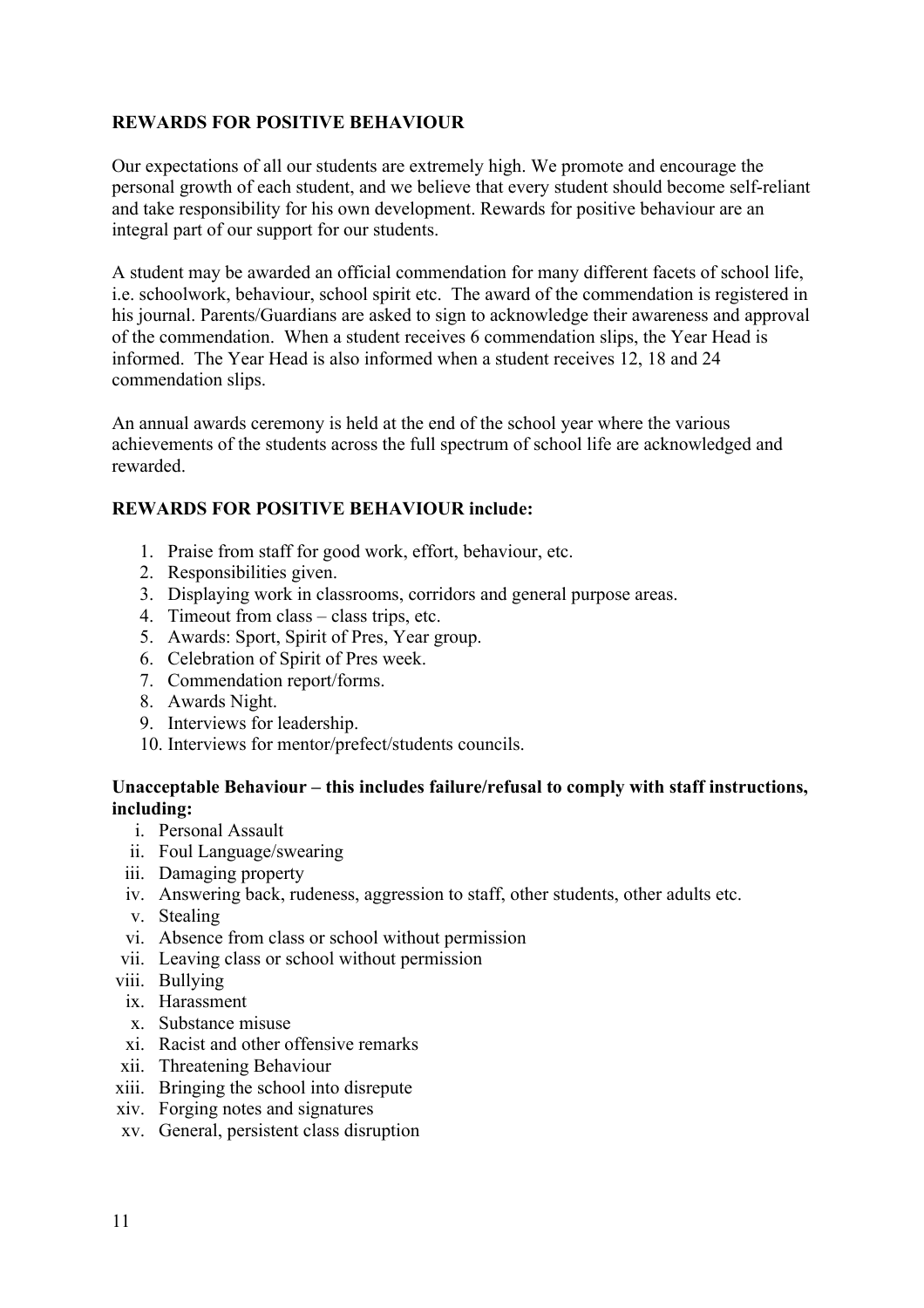# **SANCTIONS**

The college may apply a range of sanctions appropriate to the circumstances and seriousness of each individual case. They are tiered to ensure a just and equitable approach that respects the dignity of all involved and depends on the seriousness of the breach of discipline in question. These sanctions are viewed as corrective supports rather than just punishment. The purpose is to promote positive behaviour and a safe learning environment for the whole school community.

Sanctions will be:

- Appropriate
- Proportionate
- Used consistently
- Clearly communicated
- Part of a plan to correct behaviour
- Based on the principles of natural justice

Occasional minor misbehaviour should be attended to effectively by the class teacher. He/She is responsible for discipline within the class and will attempt to modify behaviour to ensure a positive, happy, learning environment within the classroom.

### **Procedures for a class teacher dealing with discipline issues include:**

- Verbal reprimand/warning
- Meeting and discussion of the issues with the student
- Moving the student's place within the classroom
- Additional classwork or homework
- Personal detention
- Communication with parents/guardians via note in weekly section of the Journal (to be signed by parent/guardian)
- Contact with parent/guardian by means of letter, phonecall, email or meeting
- Repeated misbehaviour may result in an Incident report form (red note) being issued in the student's journal – to be signed by parent/guardian
- Referral to Class Tutor this will occur when a student reaches 6 Incident report forms

#### **Tutor procedures may include:**

- Meeting and discussion with student
- Contact with parent/guardian by means of letter, phonecall, email or meeting
- Tutor reprimand/warning  $(1<sup>st</sup>$  to  $3<sup>rd</sup>$  year)
- On report to Tutor
- Referral to Year Head

### **Serious incidents and recurring minor misbehaviour will be referred to the Year Head whose course of action may include one, or a combination of, the following procedures:**

- Year Head reprimand/warning
- Referral to pastoral care team
- Referral for Guidance/Counselling
- Contact with parent/guardian by means of letter, phonecall, email or meeting
- Friday afternoon detention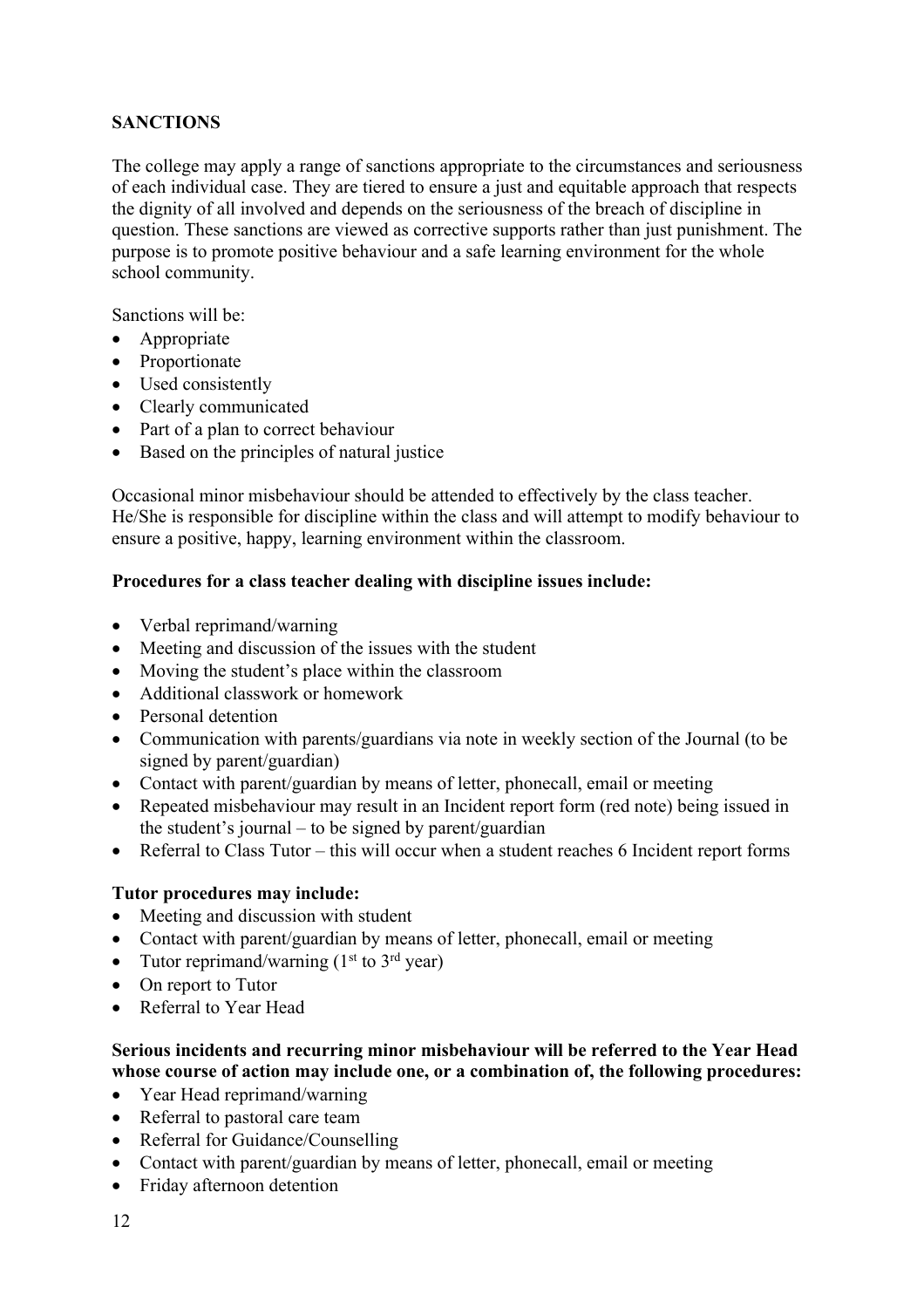- On report to Year Head
- Exclusion from activities
- Referral to Board of Discipline
- Referral to Principal/ Deputy Principal

Referral to the Principal/Deputy Principal may result in one, or a combination of, the following:

- Time out removal from the scene of an incident
- Meeting and discussion with student
- On report to Deputy Principal/Principal
- Contact with parent/guardian by means of letter, phonecall, email or meeting
- Referral for Guidance/Counselling
- Detention Friday afternoon
- Detention Saturday morning
- A community task
- Referral to Board of Discipline
- Suspension
- Referral to Board of Management with recommendation for Expulsion/Exclusion

**In serious situations the Principal/ Deputy Principal may be directly involved from the outset.**

### **APPENDIX 1 – Standards of Behaviour expected of students regarding COVID 19**

Students in Presentation College, Bray are expected to help prevent the introduction or spread of COVID - 19 in the school.

Students are expected to comply with any control measures directed by the school to prevent the introduction and spread of COVID-19, including, but not limited to:

- maintaining a social-distance of at least 1 metre and where possible, 2 metres, from other students and staff;
- wearing a face covering. Face coverings should be plain in colour and must not contain any slogans/logos/images that may cause upset or be deemed offensive to any member of the school community.
- performing hand hygiene with a hand sanitiser on entering the school;
- repeating hand-hygiene at regular intervals throughout the school day and when directed by school staff;
- maintaining good respiratory-hygiene. In this regard students should:
	- o cover nose/mouth with a tissue when coughing/sneezing and dispose of used tissue in waste bin and perform hand hygiene
	- o cough or sneeze into the inner elbow (upper sleeve) rather than into the hand, if no tissues are available.
	- o keep contaminated hands away from the eyes and nose
	- o carry out hand hygiene after contact with respiratory secretions and contaminated objects/materials  $\vert$